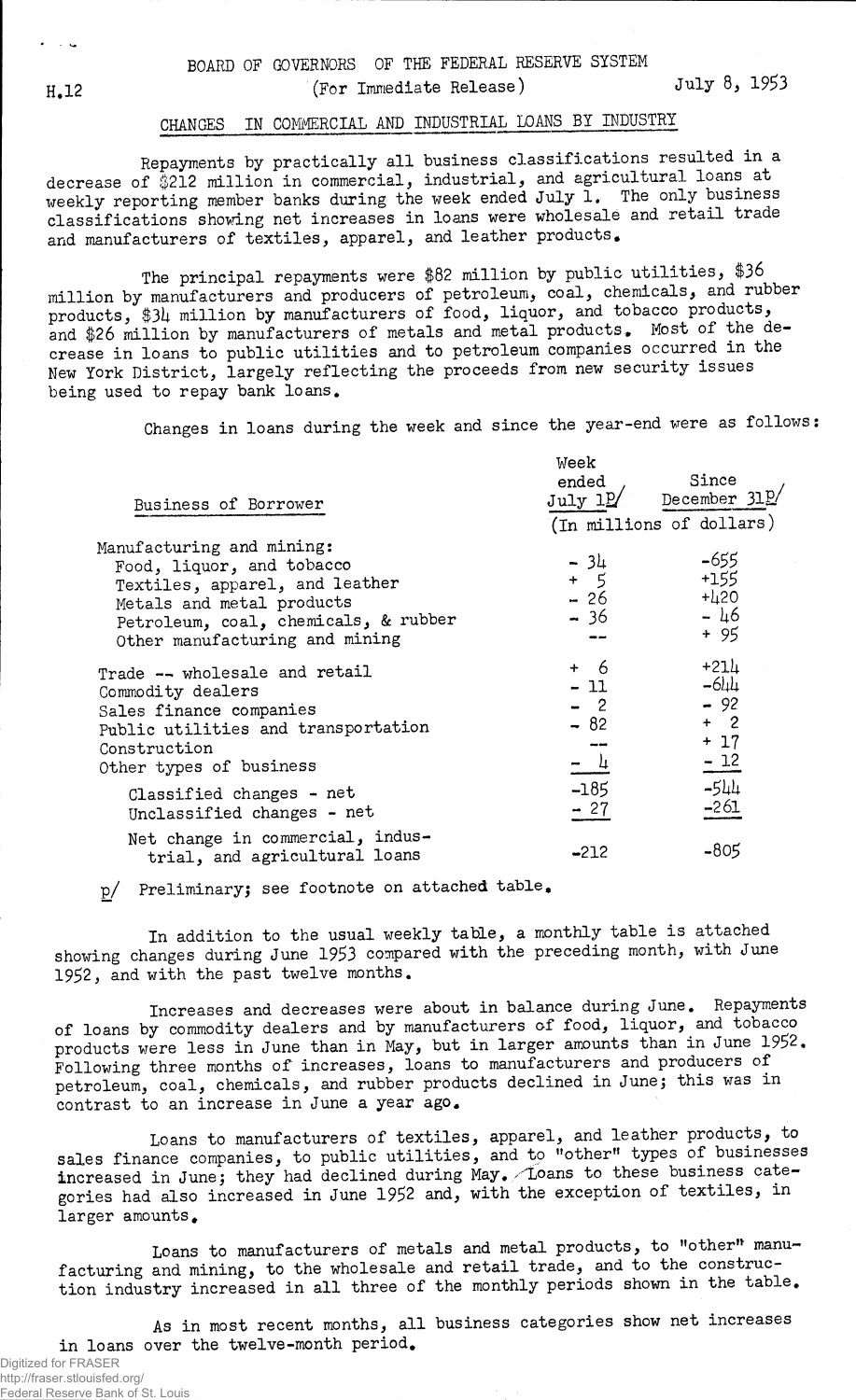## $H<sub>•</sub>12(a)$

## CHANGES IN COMMERCIAL AND INDUSTRIAL LOANS OF A SAMPLE OF WEEKLY REPORTING MEMBER BANKS BY INDUSTRY AND FEDERAL RESERVE DISTRICT, WEEK ENDED WEDNESDAY, JULY 1, 1953

|                                              |                                     |         |          | (TH mitring of notigle)                                                            |      |       |                        |                                                                                           |                                                           |                                |                                 |                                                |                         |
|----------------------------------------------|-------------------------------------|---------|----------|------------------------------------------------------------------------------------|------|-------|------------------------|-------------------------------------------------------------------------------------------|-----------------------------------------------------------|--------------------------------|---------------------------------|------------------------------------------------|-------------------------|
| Business of Borrower                         | All Dis-<br>$'$ tricts p $/$ Boston |         | New      | Phila- Cleve-                                                                      |      | Rich- |                        | Atlanta Chicago                                                                           |                                                           | St. Minne-Kansas               |                                 |                                                | San Fran-               |
|                                              |                                     |         | York     | delphia                                                                            | land | mond  |                        |                                                                                           |                                                           | Louis   apolis   City   Dallas |                                 |                                                | cisco P/                |
| Manufacturing and mining:                    |                                     |         |          |                                                                                    |      |       |                        |                                                                                           |                                                           |                                |                                 |                                                |                         |
| Food, liquor, and tobacco                    | $-34.1$                             |         |          | $+1.6$ $-19.1$ $  -1.7$ $-1.7$ $-1.5$ $-17.5$ $+1.5$                               |      |       |                        |                                                                                           |                                                           |                                |                                 | $+ 6 + 9 - 5$                                  | $+1.5$                  |
| Textiles, apparel, and leather               | $+4.8$                              | $+$ .9  | $+2.7$   |                                                                                    |      |       |                        | $+1.0 - .1 - 1.2 - .6 + .3 + 1.0$                                                         |                                                           |                                | $+$ $-4$ $+$ $-4$ $-$           |                                                |                         |
| Metals and metal products (including         |                                     |         |          |                                                                                    |      |       |                        |                                                                                           |                                                           |                                |                                 |                                                |                         |
| machinery & transportation equipment)        | $-25.7$                             | $+ 2.4$ | $-22.6$  |                                                                                    |      |       |                        | $+$ $\bullet$ 1 + $\bullet$ 3 + $\bullet$ 6 + $\bullet$ 5 - 4 $\bullet$ 7 - 2 $\bullet$ 6 |                                                           |                                |                                 | $ \frac{1}{2}$ + $\frac{1}{2}$ - $\frac{1}{2}$ | $+1.0$                  |
| Petroleum, coal, chemicals, and rubber       | $-35.8$                             | $-1.0$  |          | $-33.0 - 0.7 + 0.6 - 0.5 + 0.4 - 3.2 - 0.3$                                        |      |       |                        |                                                                                           |                                                           |                                |                                 | $+$ , 1 +, 1 $+$ 1.6                           | $+$ $\bullet$ 1         |
| Other manufacturing and mining               | $ -1$                               | $+1.0$  |          | $+3.3 + .3 - 2.3 + .1 - 1.1 + .7$                                                  |      |       |                        |                                                                                           | $\mathbf{m} = \mathbf{m}$ , and $\mathbf{m} = \mathbf{m}$ |                                |                                 |                                                | $-1.4$                  |
| Trade <sub>1</sub>                           |                                     |         |          |                                                                                    |      |       |                        |                                                                                           |                                                           |                                |                                 |                                                |                         |
| Wholesale                                    |                                     |         |          |                                                                                    |      |       |                        |                                                                                           |                                                           |                                |                                 |                                                |                         |
| Retail                                       | $\frac{1}{1}$ 5.9)                  |         |          |                                                                                    |      |       |                        |                                                                                           |                                                           |                                |                                 |                                                |                         |
| Commodity dealers                            | $-11.4$                             | $- 4.1$ | $-9.0$   | $+$ $-4$ $ +8$ $ +9$                                                               |      |       | $-1.1$                 | $-2.4 + .7$                                                                               |                                                           |                                |                                 |                                                | $-3 + 2.9 + 5 + 2.7$    |
| Sales finance companies                      | $-2.4$                              | $-3.6$  | $+1.1$   | $-1.9 - 5.2 + 4 + 1.2$                                                             |      |       |                        | $+7.2 + 5.2$                                                                              |                                                           |                                |                                 |                                                | $+1.8 + .6 - 1.9 - 7.3$ |
| Public utilities (including transportation)  | $-81.9$                             | $- 4.1$ | $-74.0$  |                                                                                    |      |       | $+1.4$ $+ 1 - 3$ $+ 3$ |                                                                                           |                                                           | $-6.1 + .2 + .3$               | $\frac{1}{2}$ and $\frac{1}{2}$ | $\sim$ $\sim$ 2                                | $+$ $\bullet$ 5         |
| Construction                                 | $ \sqrt{3}$                         | $-1$    |          | $+$ $\frac{1}{2}$ - $\frac{1}{2}$ + $\frac{1}{2}$ - 2.0 - .8 + 2.1 + .8 + .7 - .5  |      |       |                        |                                                                                           |                                                           |                                |                                 | $-\!$                                          | $-1.3$                  |
| All other types of business                  | $-3.8$                              | $-1,2$  |          | $-4.8 + .8 - 1.1 + 3.1 + .1 + 2.0 + .9 - .1 + .2 - 2.3$                            |      |       |                        |                                                                                           |                                                           |                                |                                 |                                                | $-1.4$                  |
| Net change in classified loans $\frac{1}{2}$ | $-184.8$                            | $-9.7$  | $-159.5$ | $+$ $\bullet$ 2 $-10\bullet$ 0 $-$ 3 $\bullet$ 1                                   |      |       | $-1.3$                 | $-23.5 + 6.4$                                                                             |                                                           |                                |                                 | $+2.9 + 5.4 - 3.6$                             | $+11.0$                 |
| Unclassified changes - net                   | $-27.2$                             | $-3.3$  | $-18.5$  | $-2.2$ - $-5.9$                                                                    |      |       | $+1.3$                 | $+4.5 + .6$                                                                               |                                                           |                                |                                 | $-1.9 + 1.6 + 2.6$                             | $-6.0$                  |
| Net change in commercial, industrial,        |                                     |         |          |                                                                                    |      |       |                        |                                                                                           |                                                           |                                |                                 |                                                |                         |
| and agricultural loans                       | $-212,0$                            |         |          | $-13.0$ $-178.0$ $-2.0$ $-10.0$ $-9.0$ $ -19.0$ $+7.0$ $+1.0$ $+7.0$ $-1.0$ $+5.0$ |      |       |                        |                                                                                           |                                                           |                                |                                 |                                                |                         |

 $\frac{4}{3}$ In  $min11$ iona of dellera)

 $p/$  Preliminary; final totals will appear in the F.R. Bulletin and San Francisco District final figures appear in a release of the Reserve Bank.

1/ About 215 weekly reporting member banks are reporting changes in their larger loans as to industry; these banks hold over 90 per cent of total commercial and industrial loans of all weekly reporting member banks and nearly 70 per cent of those of all commercial banks.

Digitized for FRASER http://fraser.stlouisfed.org/ Federal Reserve Bank of St. Louis